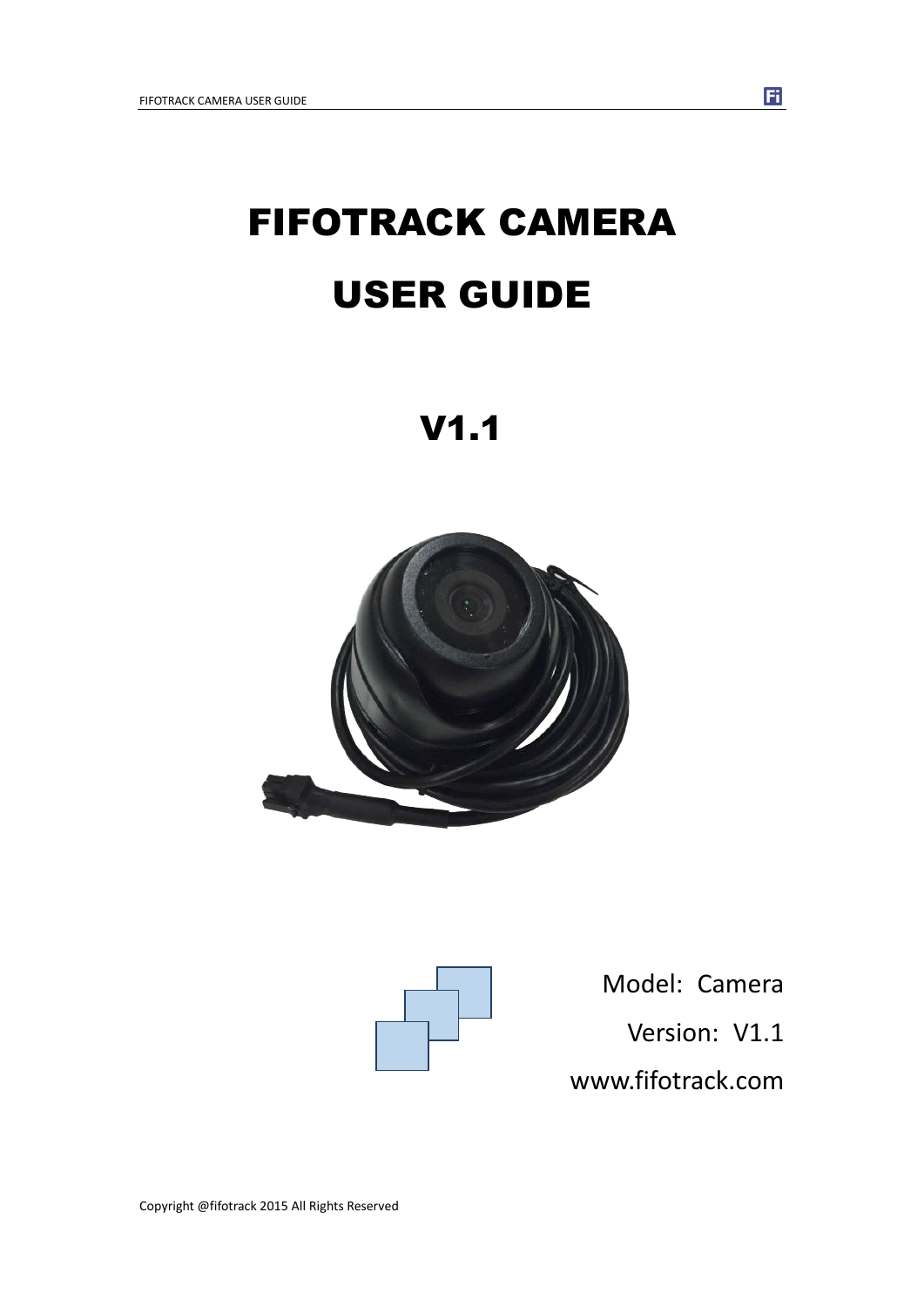## **Copyright and Disclaimer**

- All copyrights belong to Shenzhen fifotrack Solution Co., Ltd. You are not allowed to revise, copy or spread this file in any form without consent of fifotrack.
- $\odot$   $\Box$  is trademark of fifotrack, protected by law.
- Please read this user guide carefully before installation to avoid any possible personal injury or property loss.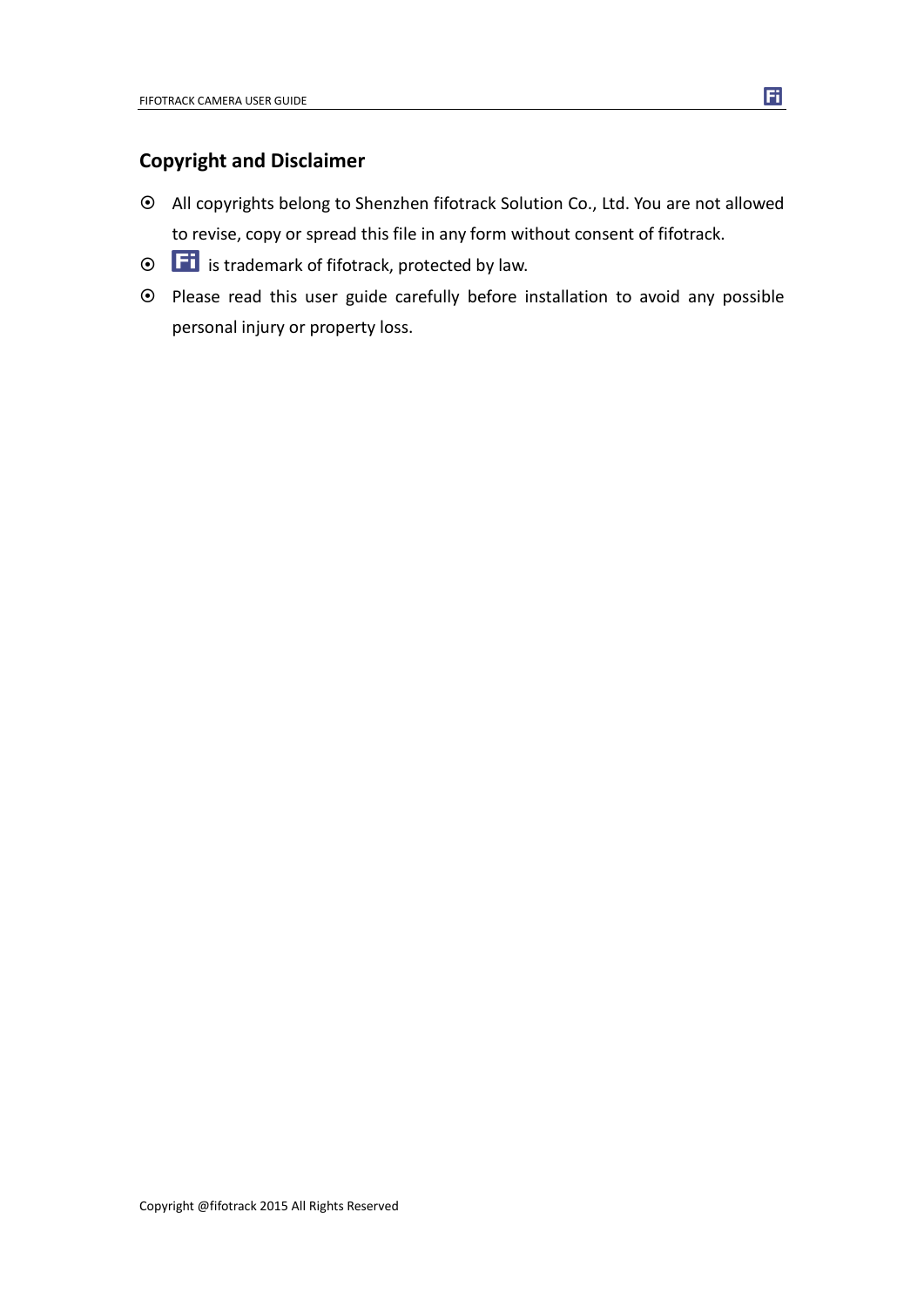## **Document History**

<span id="page-2-0"></span>

| <b>Version</b> | <b>Revision Date</b> | Author  | Detail          |
|----------------|----------------------|---------|-----------------|
| V1.1           | Sep 1, 2016          | Vito Hu | Initial Version |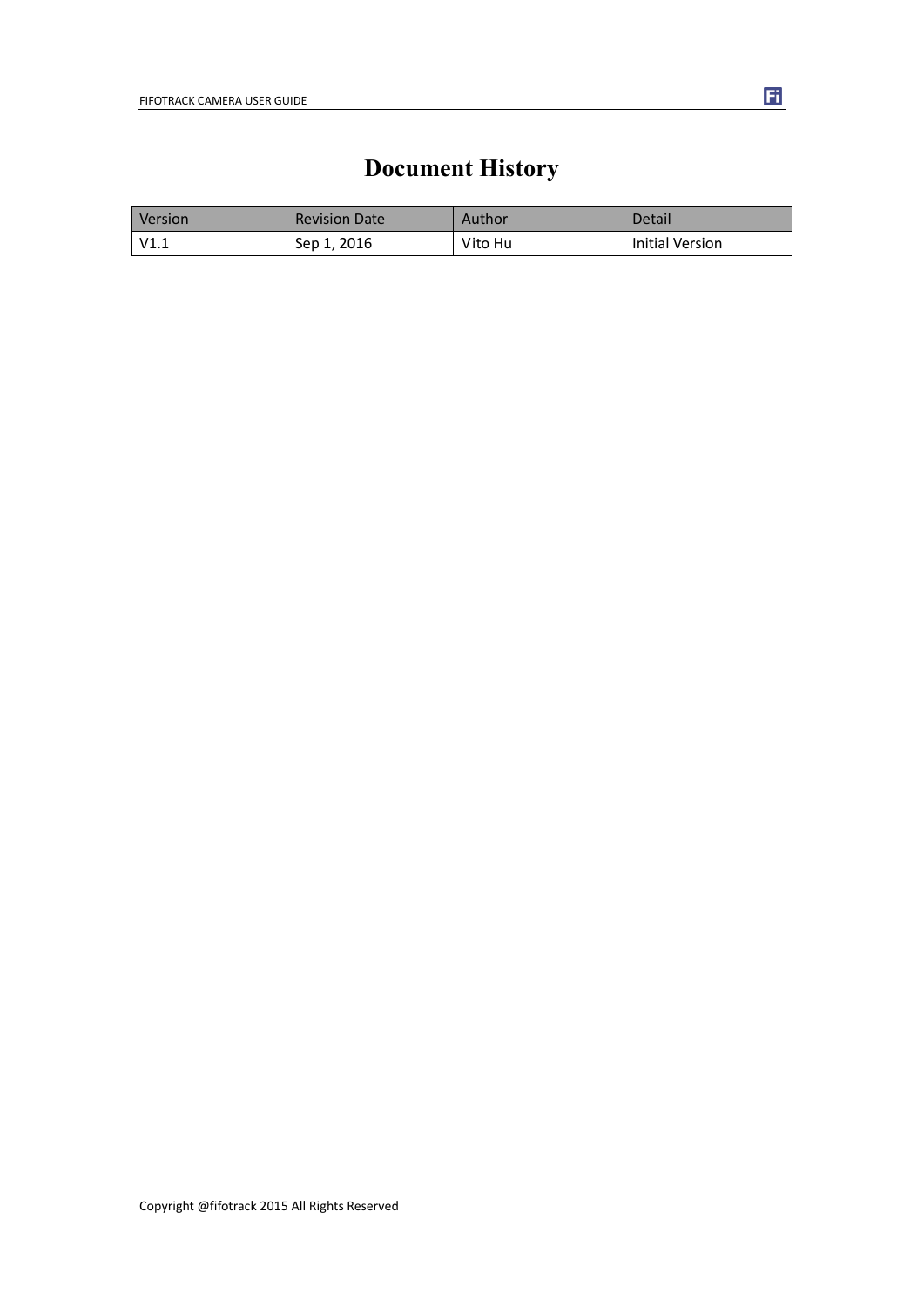## **Contents**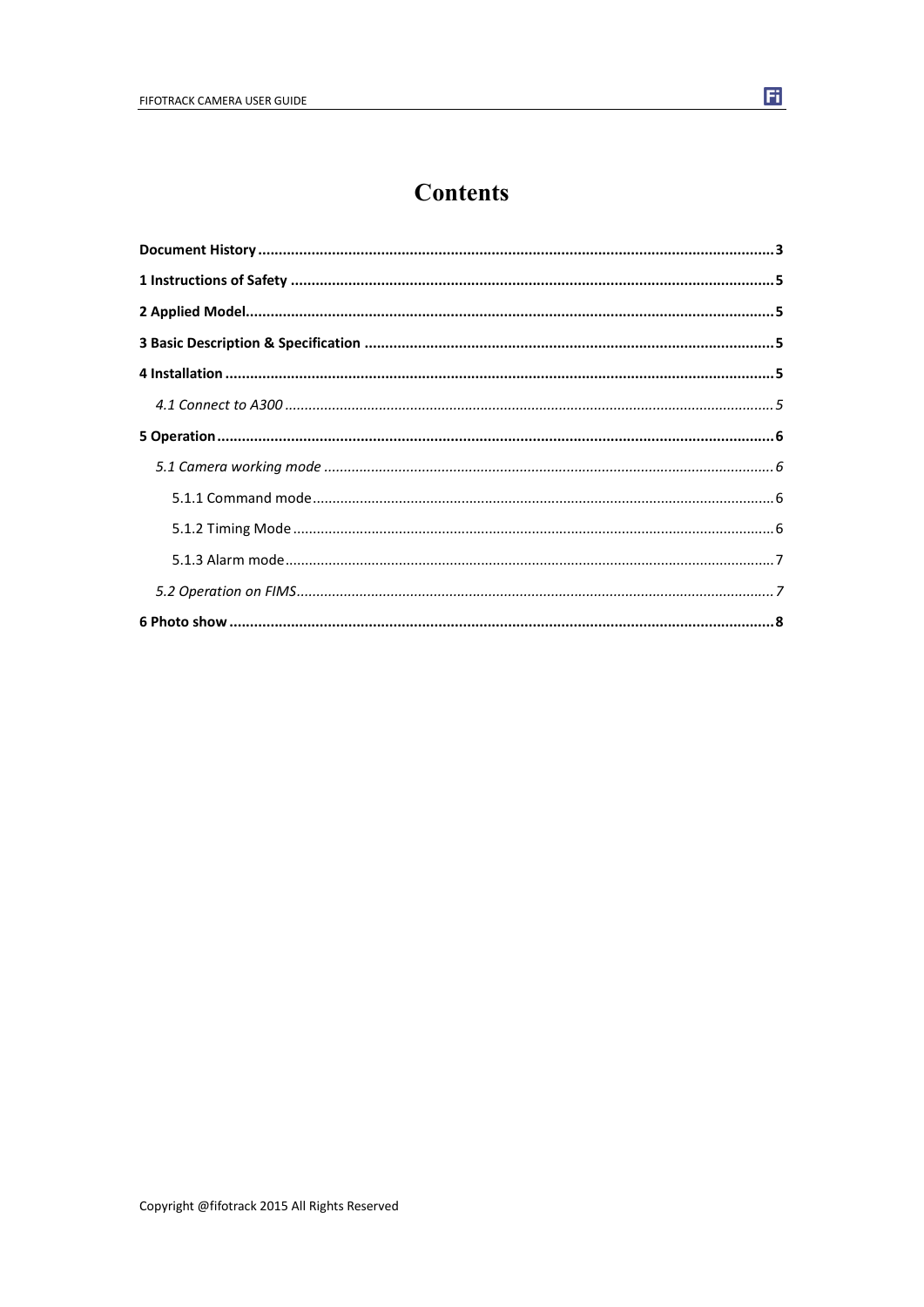## <span id="page-4-0"></span>**1 Instructions of Safety**

This chapter contains information on how to operate camera and device safely. By following these requirements and recommendations, you will avoid dangerous situations. Please read these instructions fully and follow them strictly before operating the tracker!

Before using, please make sure the tracker has been configured well and LED lights are visible in working status.

## **2 Applied Model**

Camera is connected to tracker via RS232 port, it is applied for:

 $\odot$  A300

## **3 Basic Description & Specification**

- Pixel: 30W
- Resolution: 160\*120, 320\*240, 640\*480
- Image format: JPEG
- Prospective: 100 degree
- Camera shot: 2.8mm 940 infrared
- $\odot$  Night vision images: White and black
- Night vision distance: 2~5m
- Working temperature: -20°C to +60°C
- Humidity: 20%~65%
- Cable length: 3m
- Weight: 0.25kg/pcs

## **4 Installation**

#### **4.1 Connect to A300**

- Plug camera's connector into "RS232|MIC|SPK" socket of A300, connection will be finished.
- Power on tracker with external supply, and then camera works normally.

Copyright @fifotrack 2015 All Rights Reserved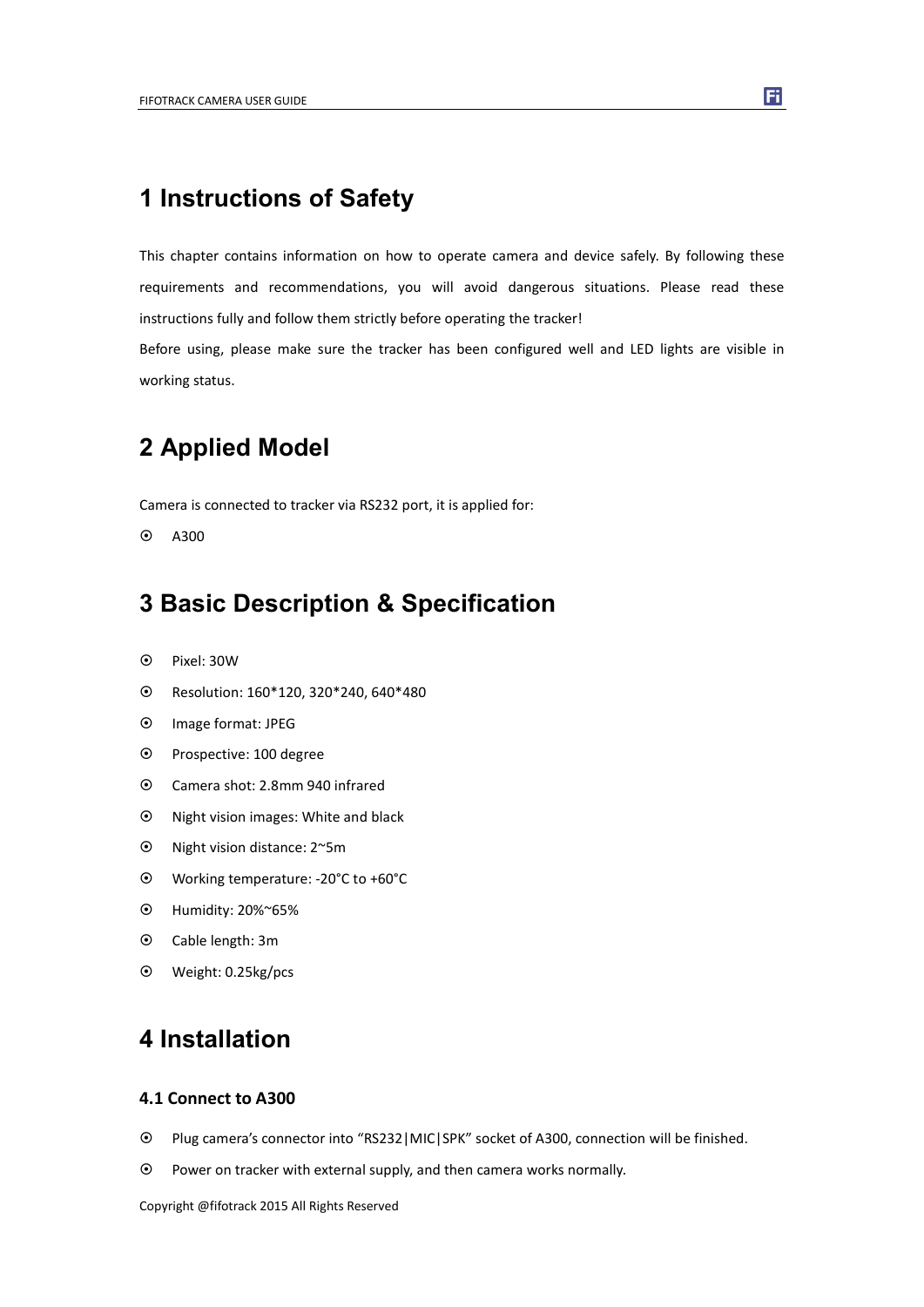<span id="page-5-0"></span>

## **5 Operation**

#### **5.1 Camera working mode**

Camera supports 3 working modes for photographing as below:

- Command mode: Tracker takes photo by command control
- Timing mode: Tracker takes photos periodically
- Alarm mode: Tracker takes photo(s) when alarm occurs

After photographing, tracker will upload data to server.

#### **5.1.1 Command mode**

In actual usage, user can send command to control tracker taking photo, SMS command format as below:

SMS command: 000000,D05,<resolution>

Reply: D05,OK

While *resolution* defines the resolution of the picture to be taken,

- 1: 160\*128
- 2: 320\*240
- 3: 640\*480 (default)

After receiving the command, tracker starts camera to take photo with specified resolution. When photographing is finished, tracker fetches data and upload it to server.

#### **5.1.2 Timing Mode**

Tracker can be set to take photos periodically, using the following SMS command:

SMS command: 000000,D07,<interval>,<resolution>

Reply: D07,OK

While *interval* is the time interval for photographing, unit second, 0~disable timing photographing. To ensure camera works normally, *interval* should be greater than 300s.

Copyright @fifotrack 2015 All Rights Reserved

Fi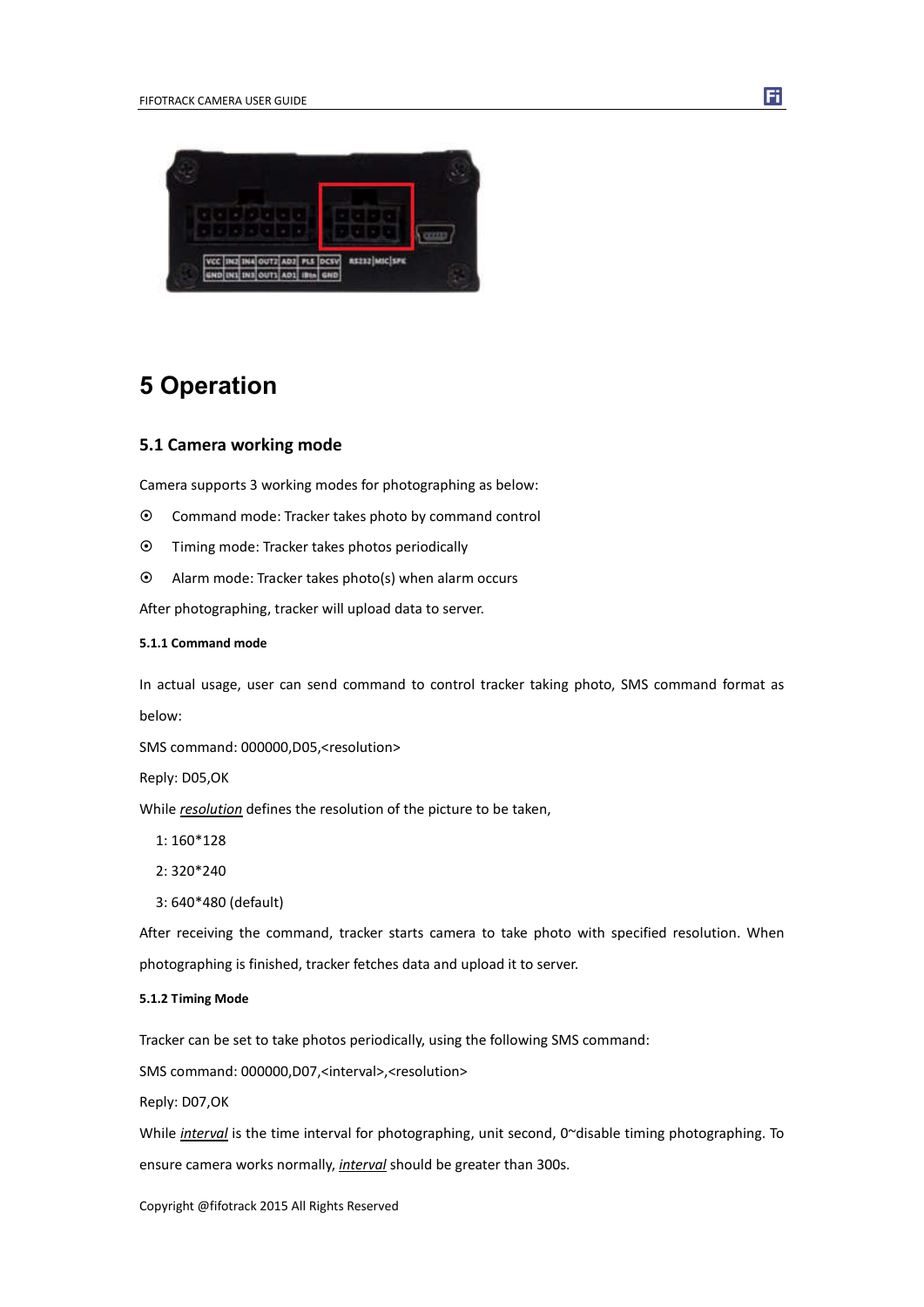<span id="page-6-0"></span>*resolution* defines the resolution of the picture to be taken,

1: 160\*128

- 2: 320\*240
- 3: 640\*480 (default)

After receiving the command, tracker starts counter, and takes photo when time arrives. When photographing is finished, tracker fetches data and upload it to server.

#### **5.1.3 Alarm mode**

Tracker can be set to take photo when alarm is detected, using the following SMS command:

SMS command: 000000,B23,<alm-code>,<GPRS><SMS><two-way><monitor><photo><AN-idx>

Reply: B23,OK

To enable alarm mode, set the *photo* field to 1, and refer to protocol for *alm-code* definition.

For example:

000000,B23,4,10001

When ACC ON, tracker uploads GPRS data to server, and takes photo.

**NOTE**: The photo's resolution under alarm mode uses resolution setting in D07 command.

#### **5.2 Operation on FIMS**

Click the below icon to start "Image gallery",



And then, user can view photo(s) on the pop-up page, as below:



Fi.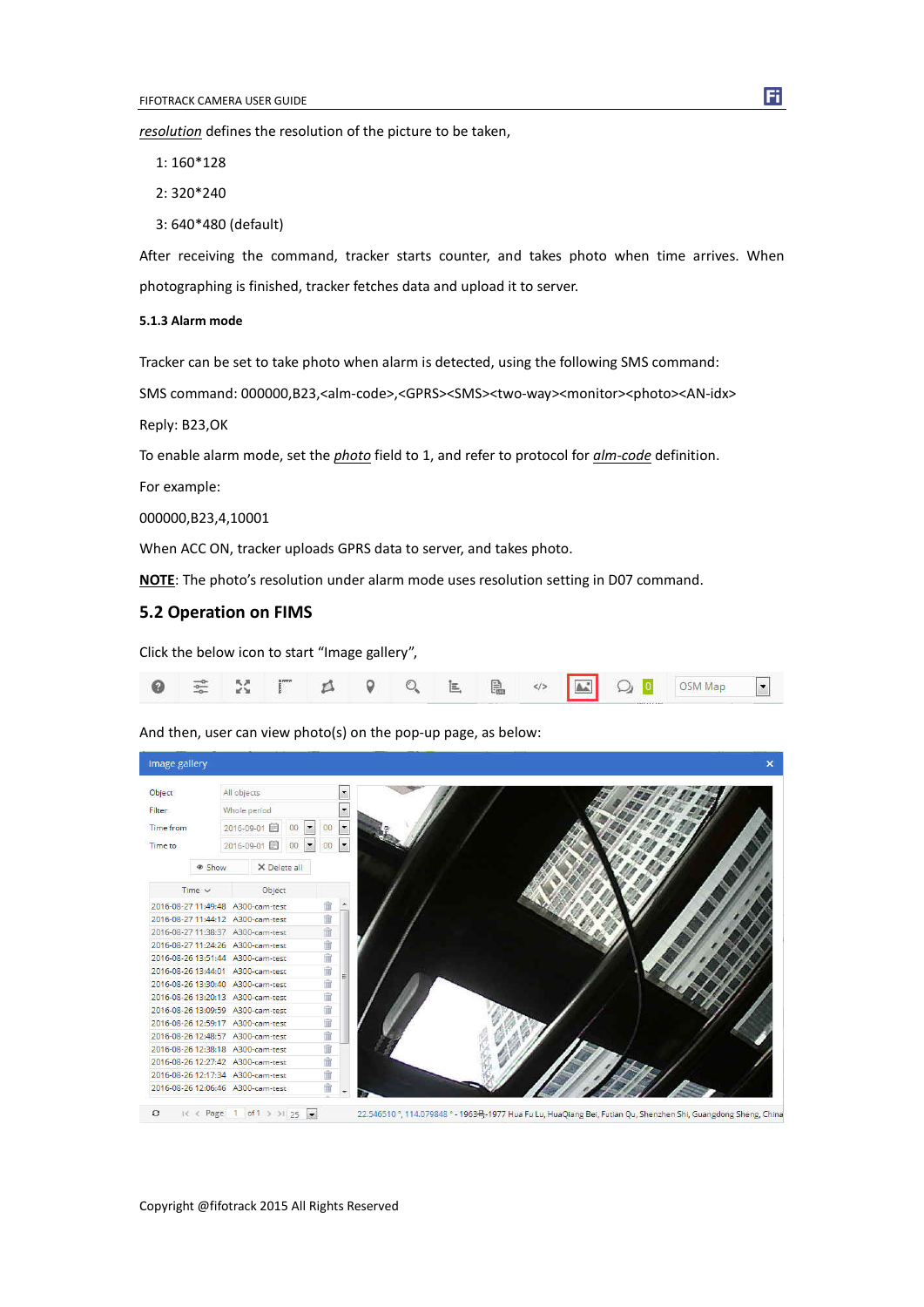## <span id="page-7-0"></span>**6 Photo show**

The following content shows photo taken in daylight and night vision, with different resolution:



320\*240—daylight



320\*240—Night vision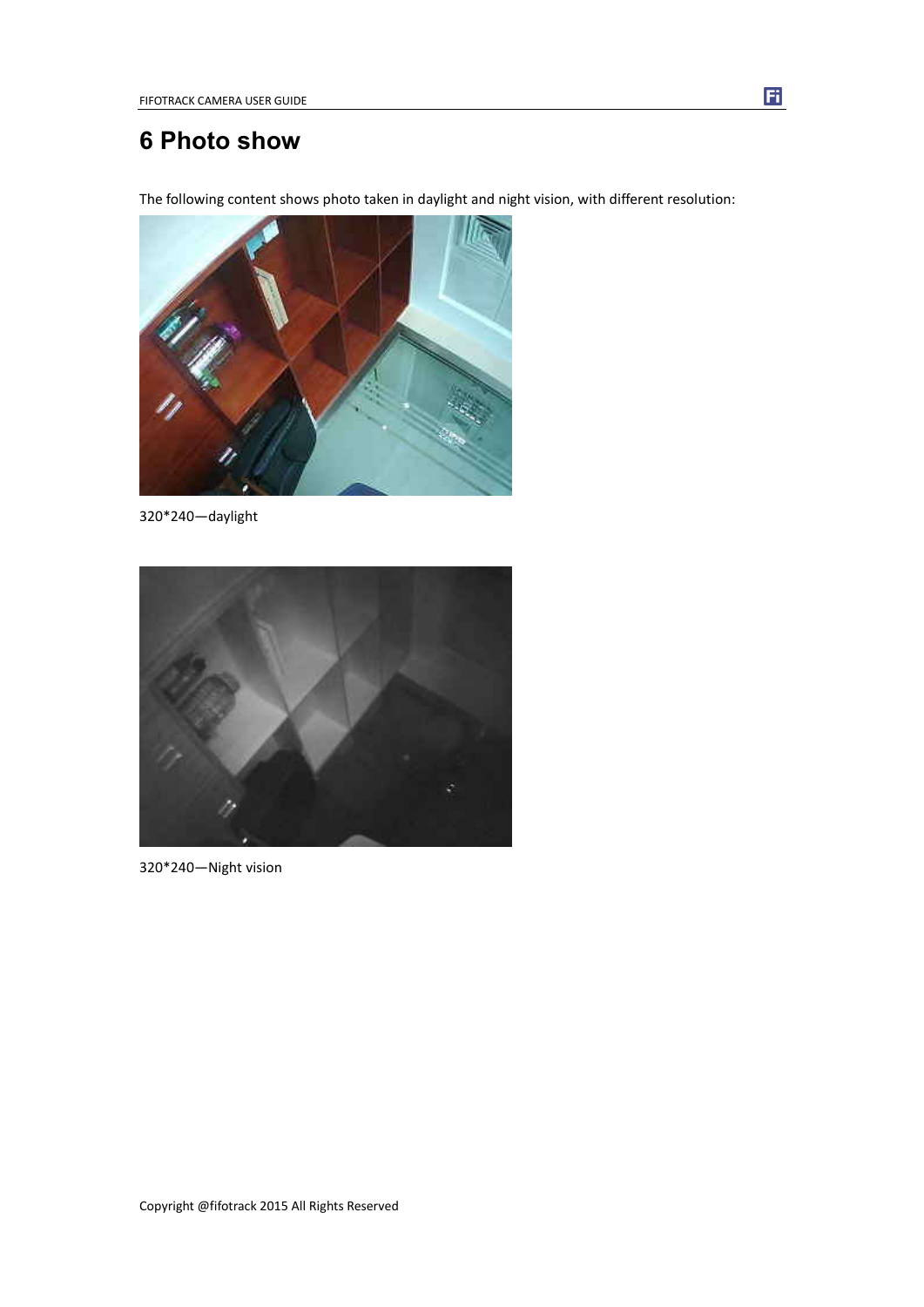FIFOTRACK CAMERA USER GUIDE



Ħ

640\*480—Daylight



640\*480—Night Vision

Copyright @fifotrack 2015 All Rights Reserved